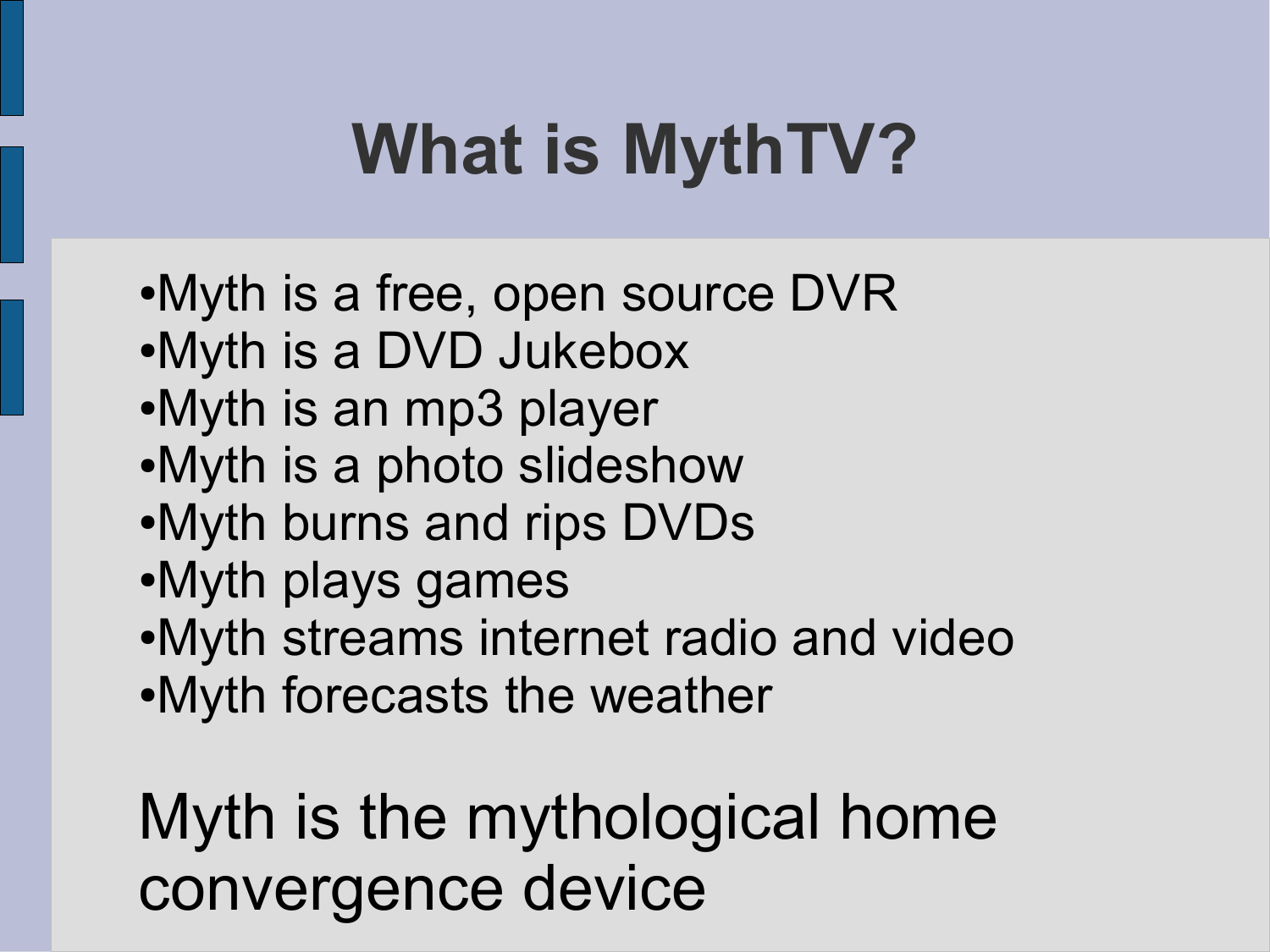#### **What do I need to run Myth?**

Myth is divided into two main components, the frontend and the backend.

The frontend is the display and needs to have enough power to watch video at a minimum.

The backend does all of the heavy lifting, has the TV Tuner cards, Storage, etc.

an excellent hardware database exists at<http://pvrhw.goldfish.org/>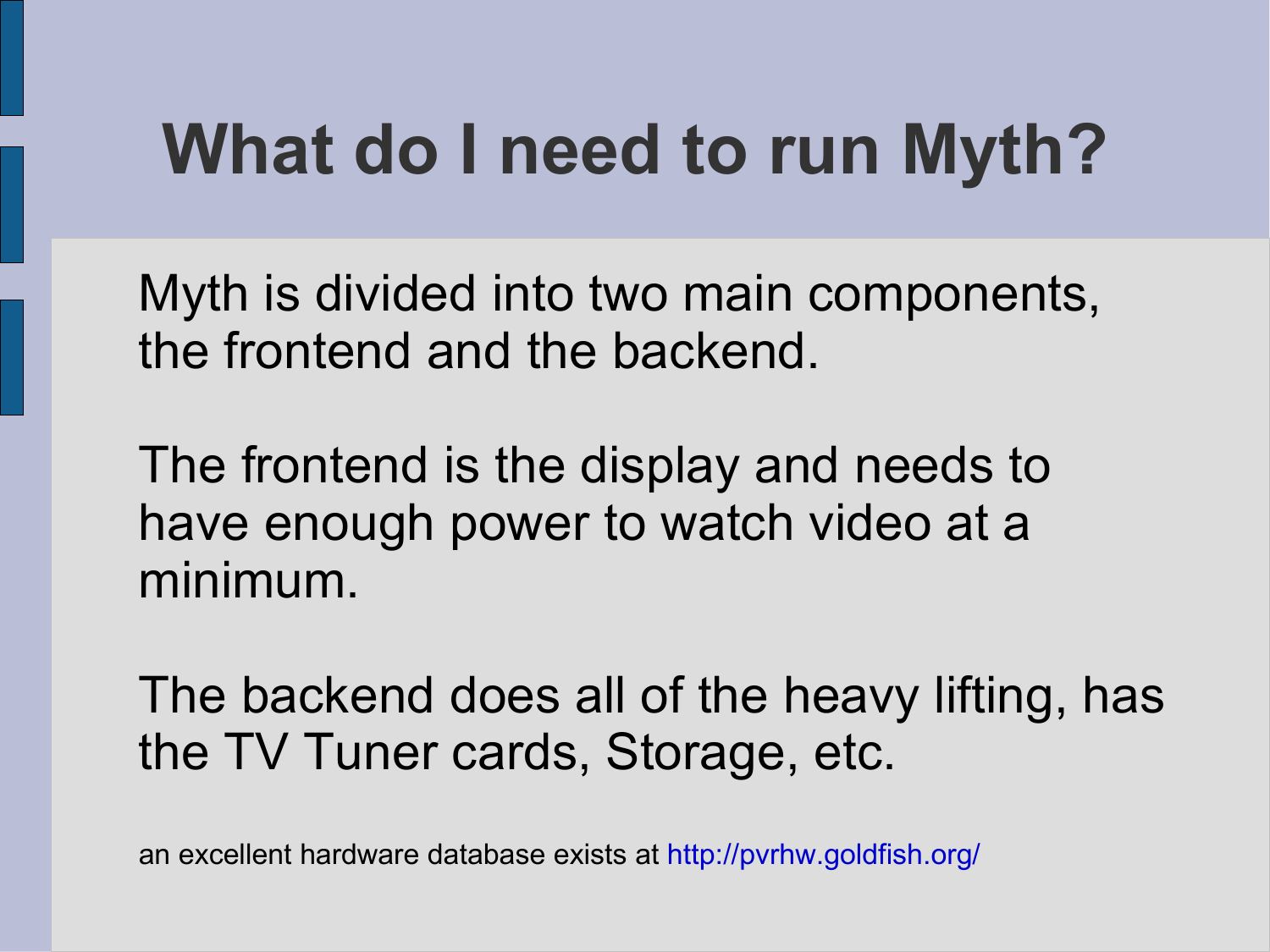#### **Standard Definition Frontend Requirements**

- ●733 Mhz PIII or comparable CPU
- $•128 256$  M of RAM
- •Either a small boot drive or netboot
- •100 Meg ethernet or 802.11g
- ●Supported video card (Nvidia is my preference)

●Supported sound card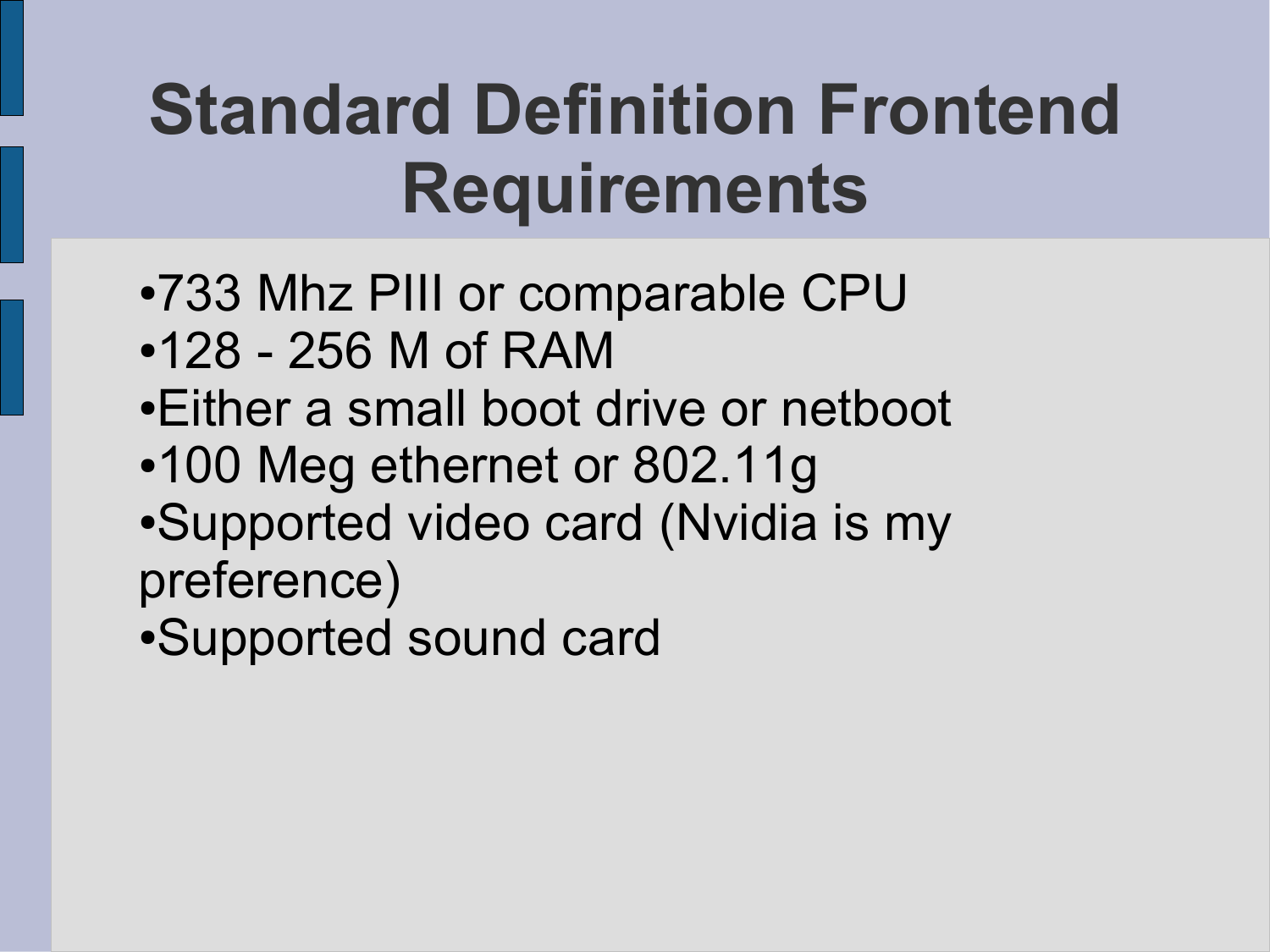#### **High Definition Frontend Requirements**

- ●3.0ghz CPU
- $\cdot$ 512 M of RAM
- Either a small boot drive or netboot
- •10/100 ethernet
- •Supported, high end video card (GeForce 6800 +)

●Supported sound card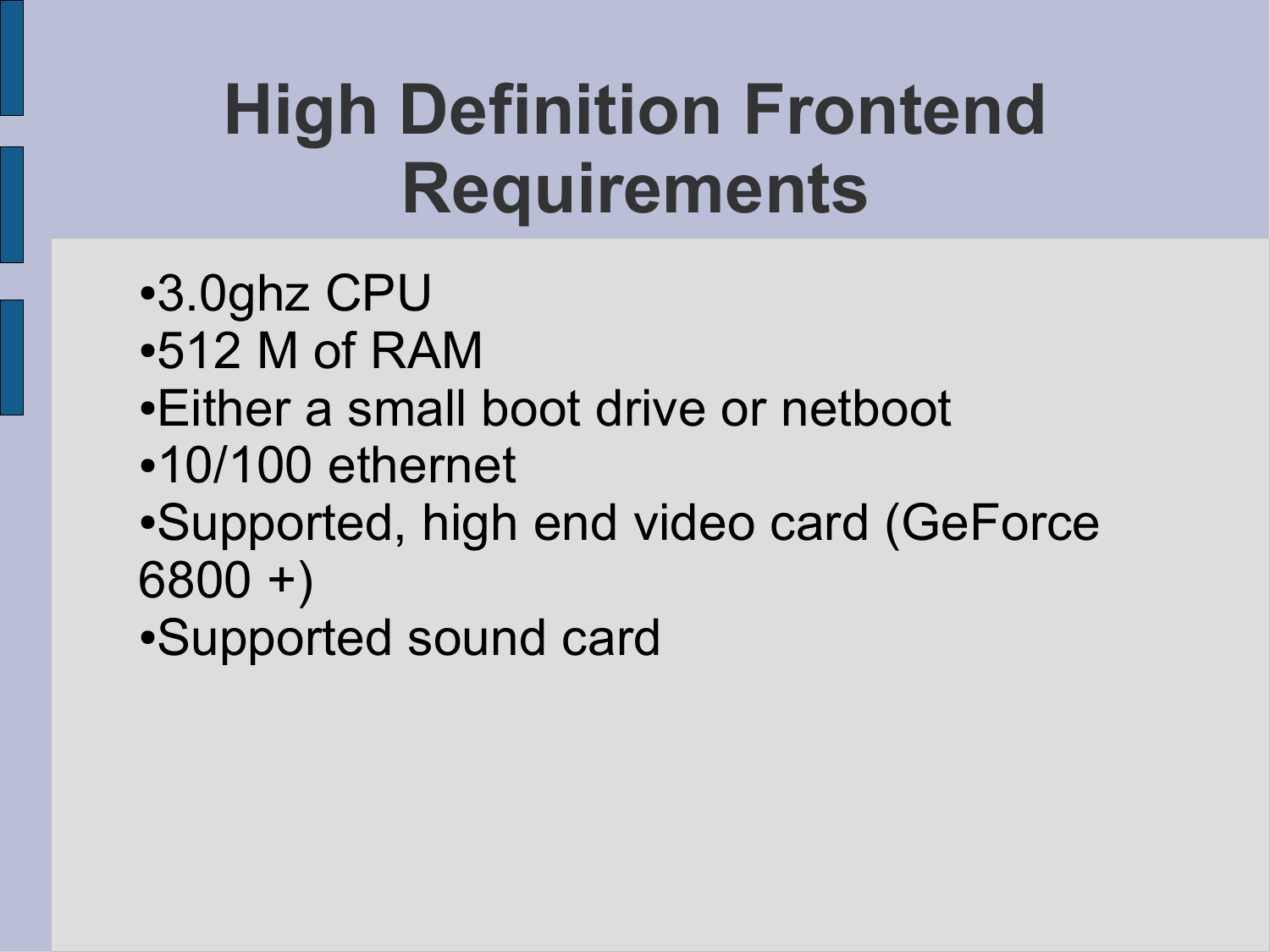#### **Backend Requirements**

• A supported TV Tuner card. V4L compatible or Hauppauge PVR line ●Disk space. 1.5GB per hour for SD 9GB per hour for HD 256M of RAM per tuner +512 Base ●Network Connection 10/100 or 802.11g for SD 10/100 for HD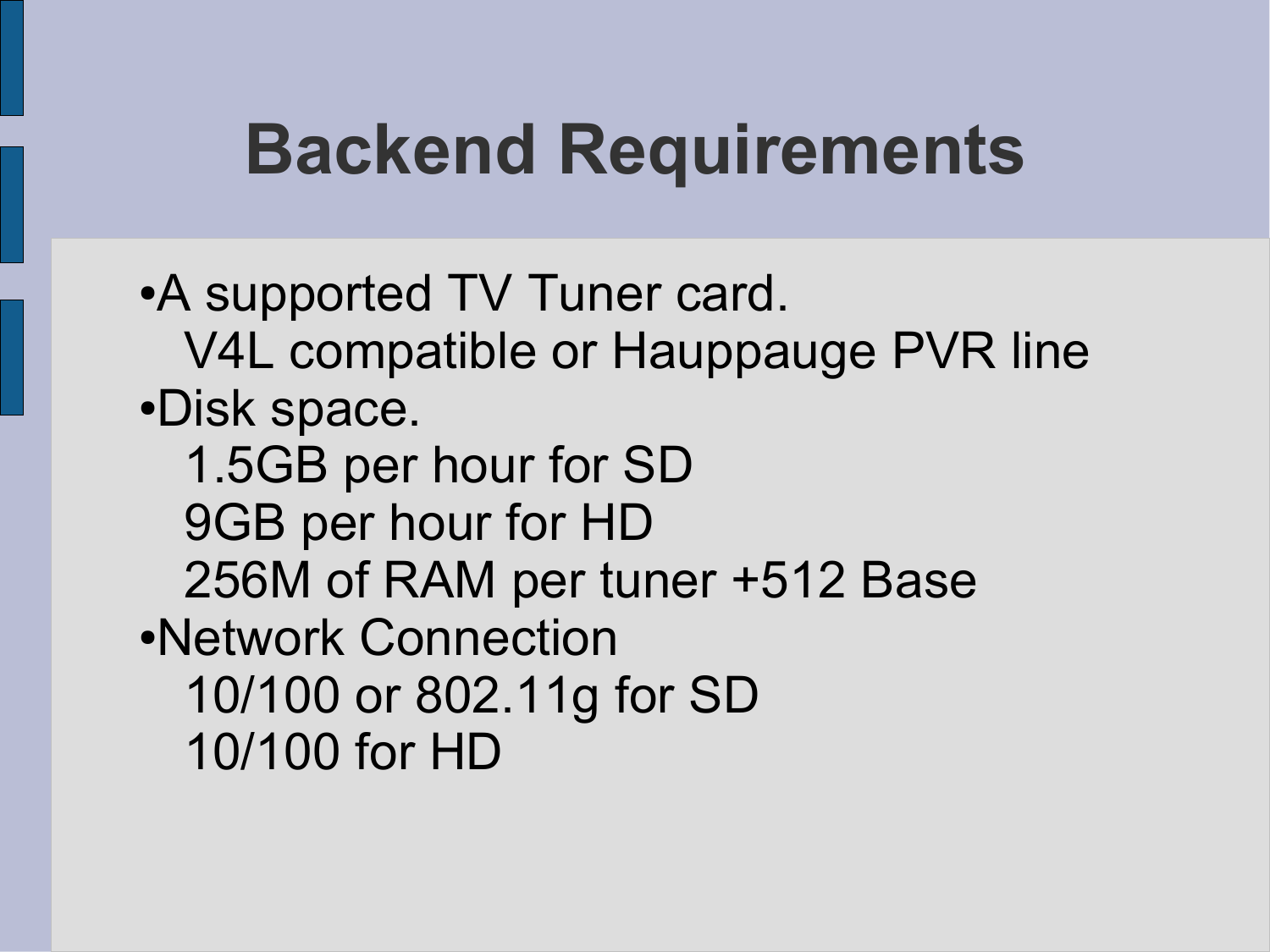#### **Backend Requirements Continued**

#### **CPU**

•Dependent on the type and number of capture cards.

•PVR cards do hardware capture and require very little CPU

450Mhz per SD tuner

●V4L software cards (bttv, etc) do capture in software and require much more CPU

1 Ghz per tuner

•HD cards need more CPU and fast drives.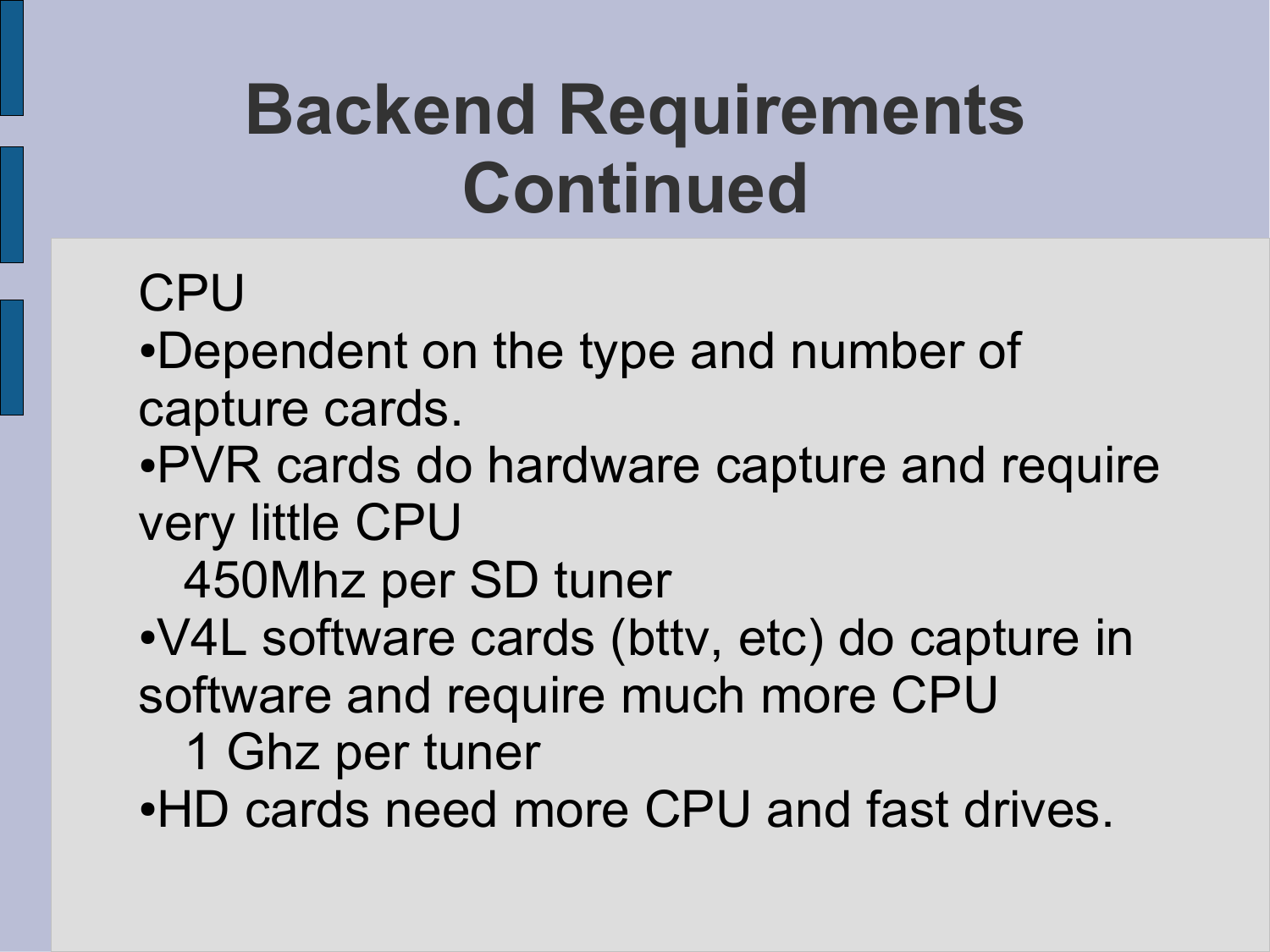#### **Picking a Tuner**

- •The Hauppauge PVR series are the preferred cards ●Any V4L supported card will work except for the ATI All-In-Wonder cards (not fully V4L)
- Hauppauge HVR cards are supported for hidef on newer kernels, but driver support is very buggy at this time (Fast moving target) •HDHomeRun looks like an interesting HD option and is supported.

**Note that hauppauge provided the card for this giveaway. I have had great luck with them, but keep that in mind as full disclosure.**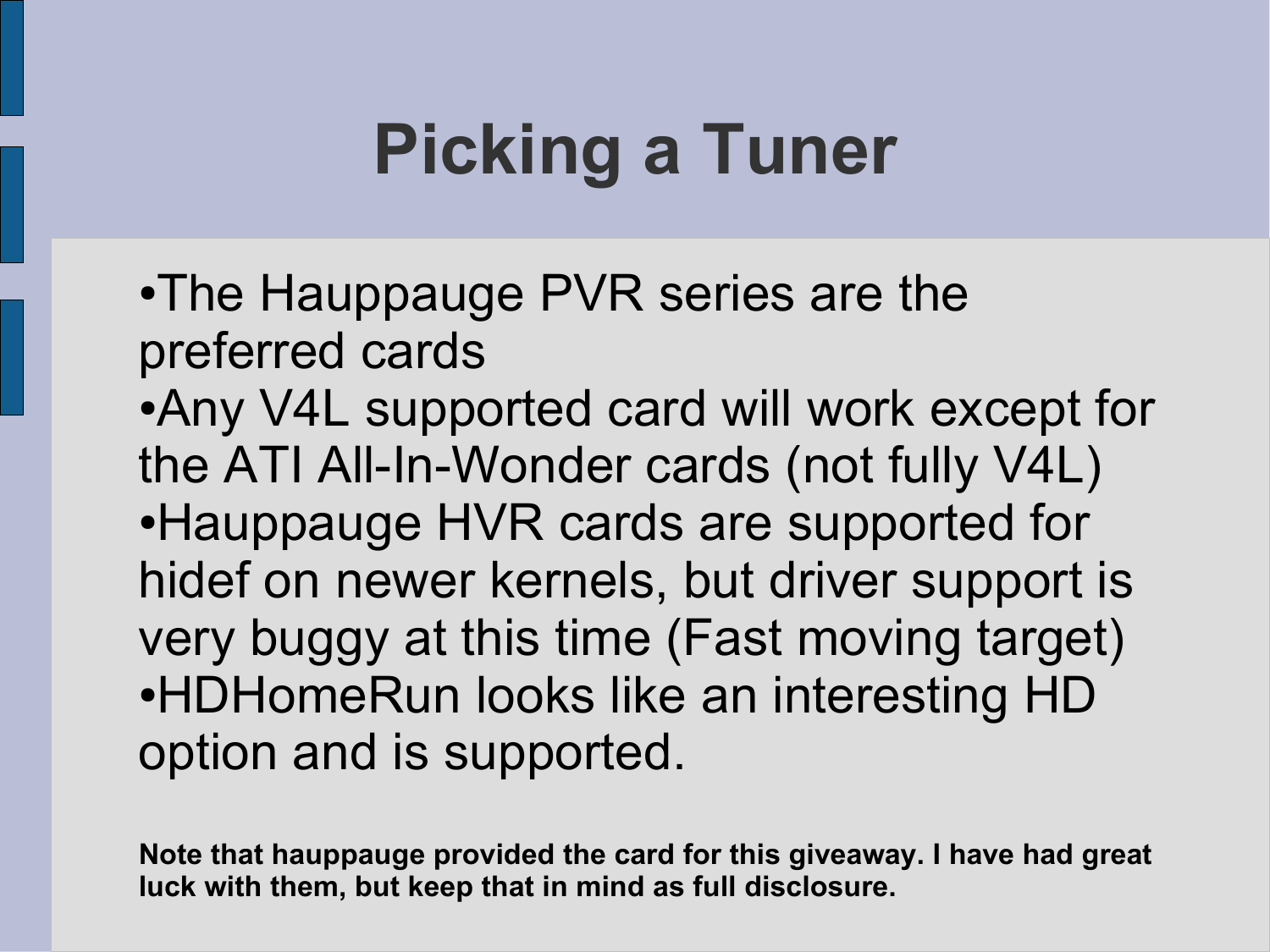#### **Combined system Requirements**

- ●1 gig of RAM
- ●250G Harddrive
- ●Nvidia Geforce 6600+ Video card
- Alsa supported Sound card
- ●SD
	- $\cdot$ 1.5 ghz CPU ●PVR 150 MCE
- ●HD
	- ●3.0 ghz CPU ●HVR 1800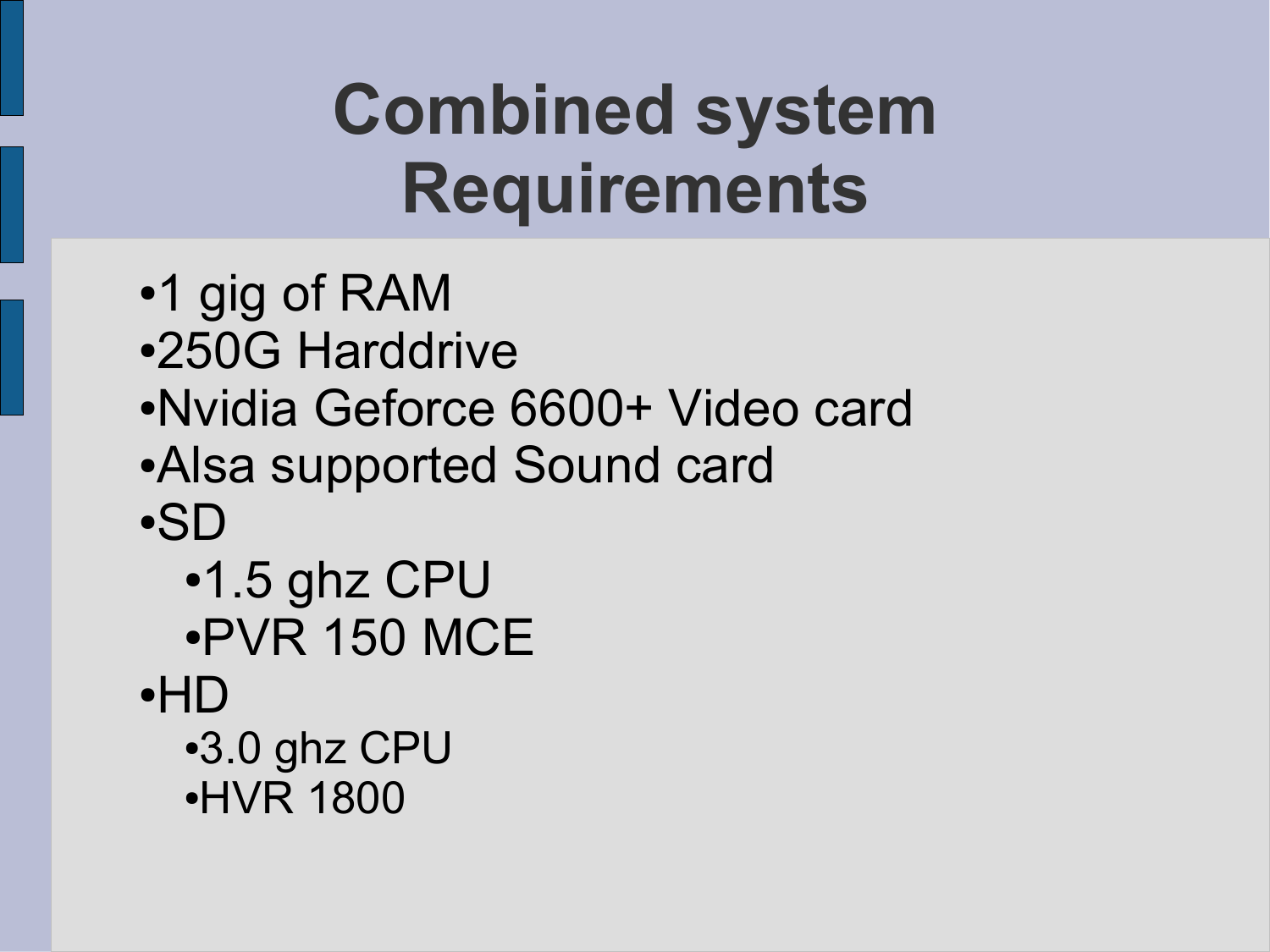#### ●**Remote Controls**

- •Myth is entirely controlled by the remote control for most functions.
- ●Myth is 100% LIRC compatible
- ●Myth supports IR Blasters for controlling cable boxes
- •Myth also supports firewire for controlling some cable boxes with varying degrees of success.
- ●Most Microsoft MCE remotes are supported and all Hauppauge PVR remotes.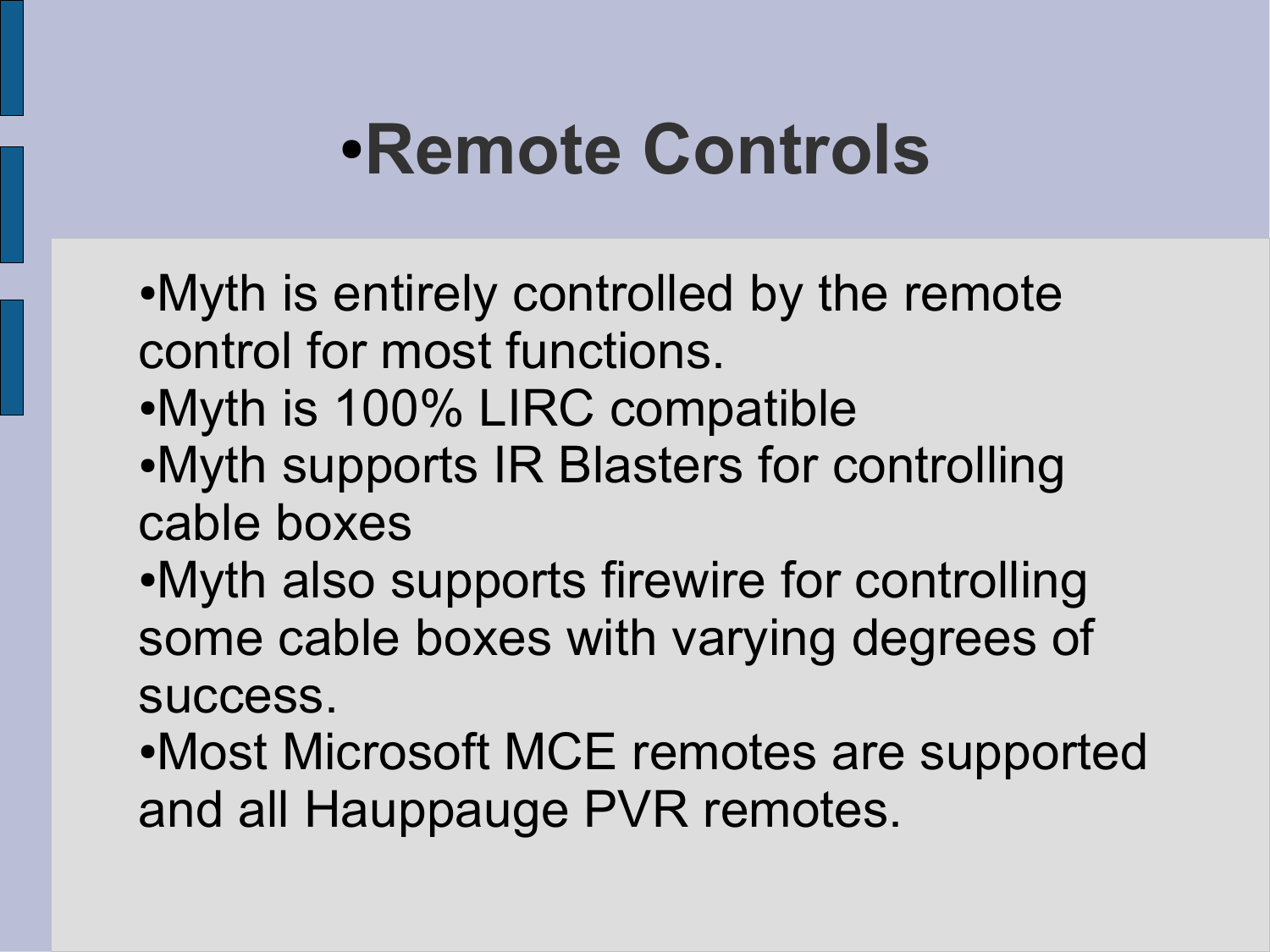#### ●**Getting the software**

Lots of options exist for getting Myth installed.

- ●Live CDs are the best way to play around ●MythBuntu, MythDora, Knoppmyth, Xebian Myth, iMedia, etc all exist pre-canned.
- After lots of trials, I have been most pleased with MythBuntu 8.0.4 .
	- ●Supports live CD
	- •Supports netbooting of frontends
	- •Excellent control center
	- ●Just Works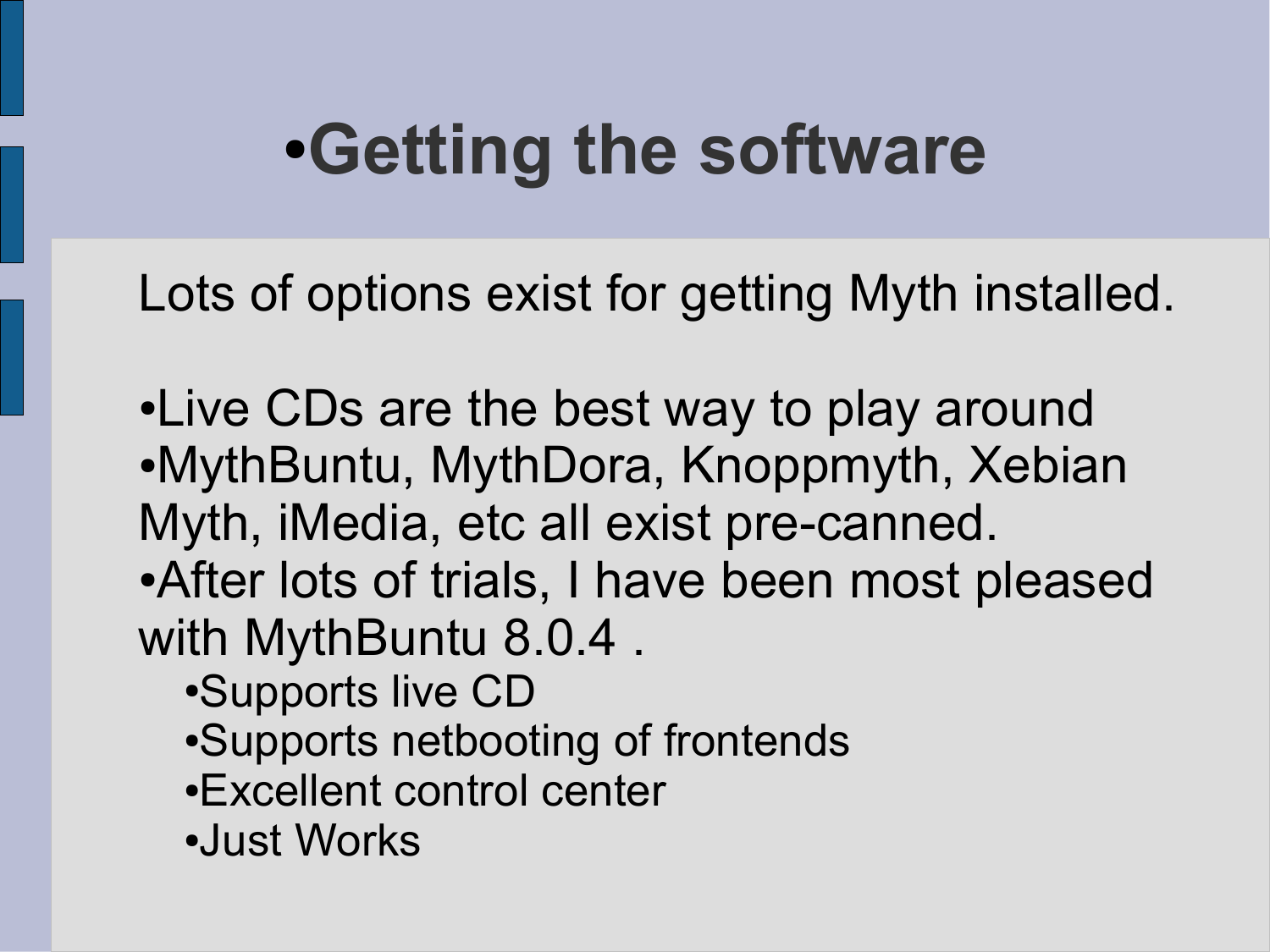#### **MythBuntu install notes**

- We are doing a combined frontend/backend system.
- We are not configuring frontends for netboot, but we are making additional frontends an option
- •The install WIPES YOUR SYSTEM CLEAN •use caution or use the tapes
- •The CD can be used as a live CD or will run well in KVM.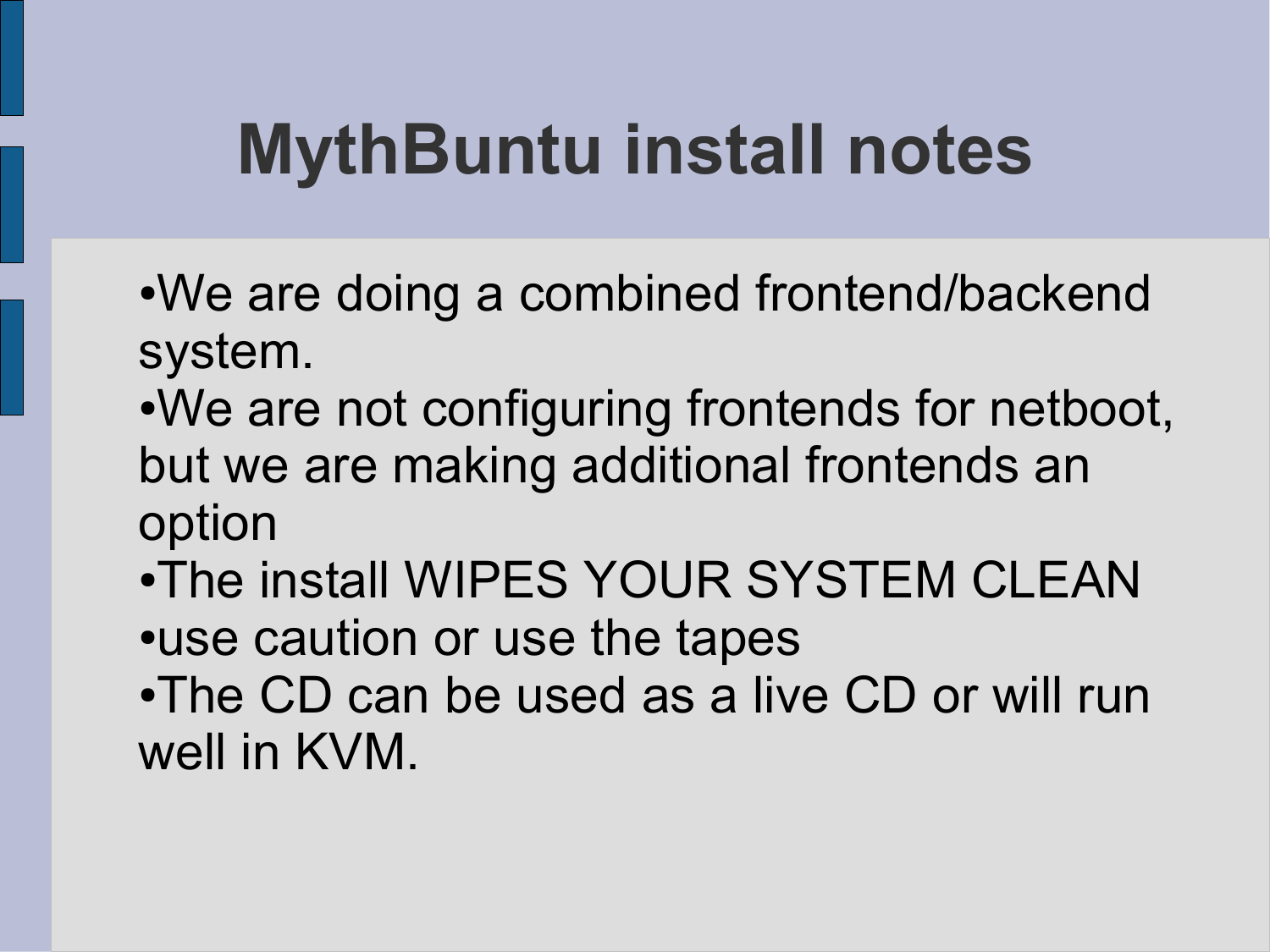#### **Install tips**

- •You will need to be hooked up to a keyboard, mouse and internet connection for the install
- •Use the advanced install option

#### **Questions about hardware/capabilities etc?**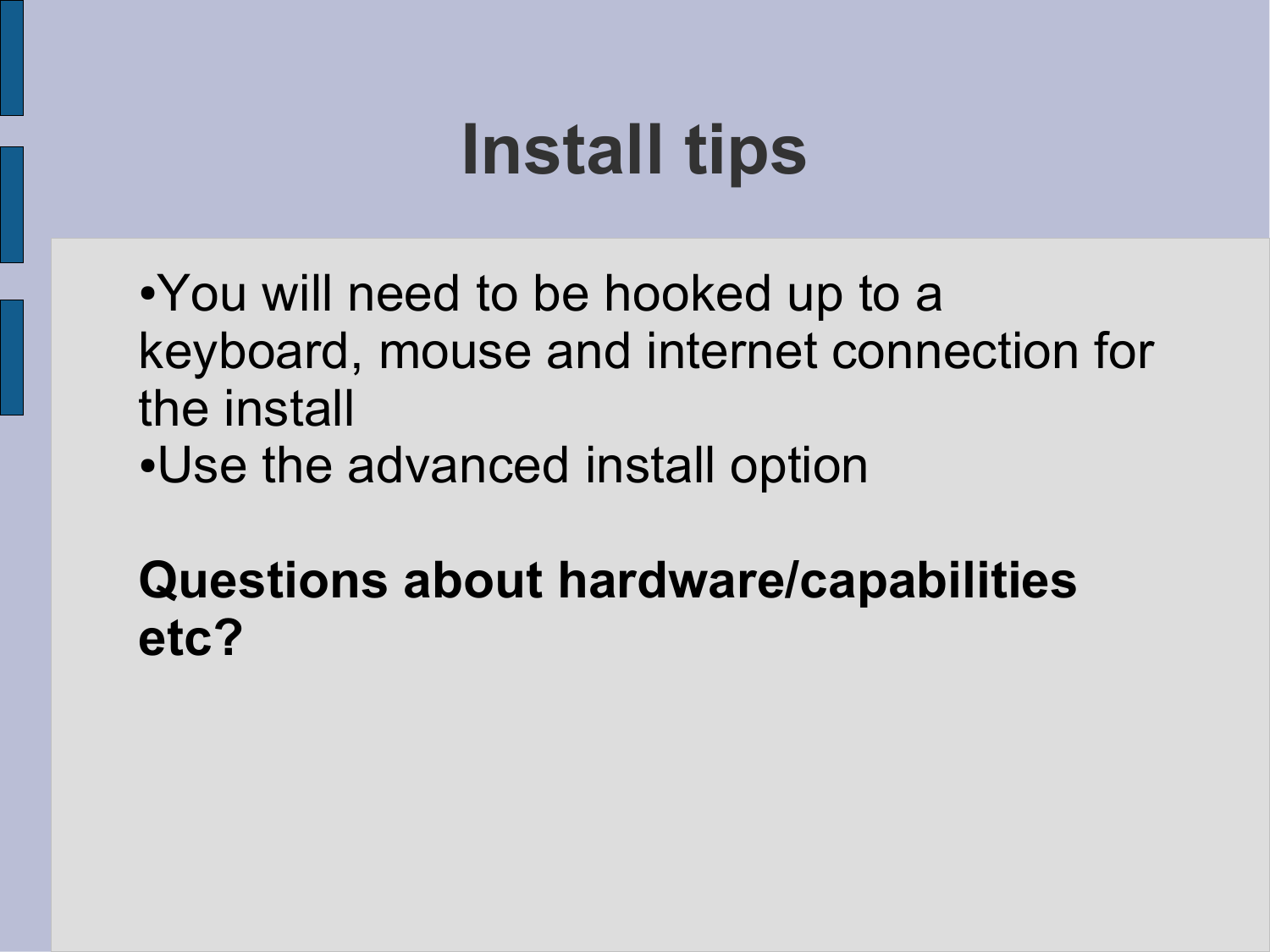# **Configuring Myth**

- ●Adding a Tuner card
- ●Getting Guide data
- ●Setting inputs
- ●Configuring a remote control
- ●Various plugins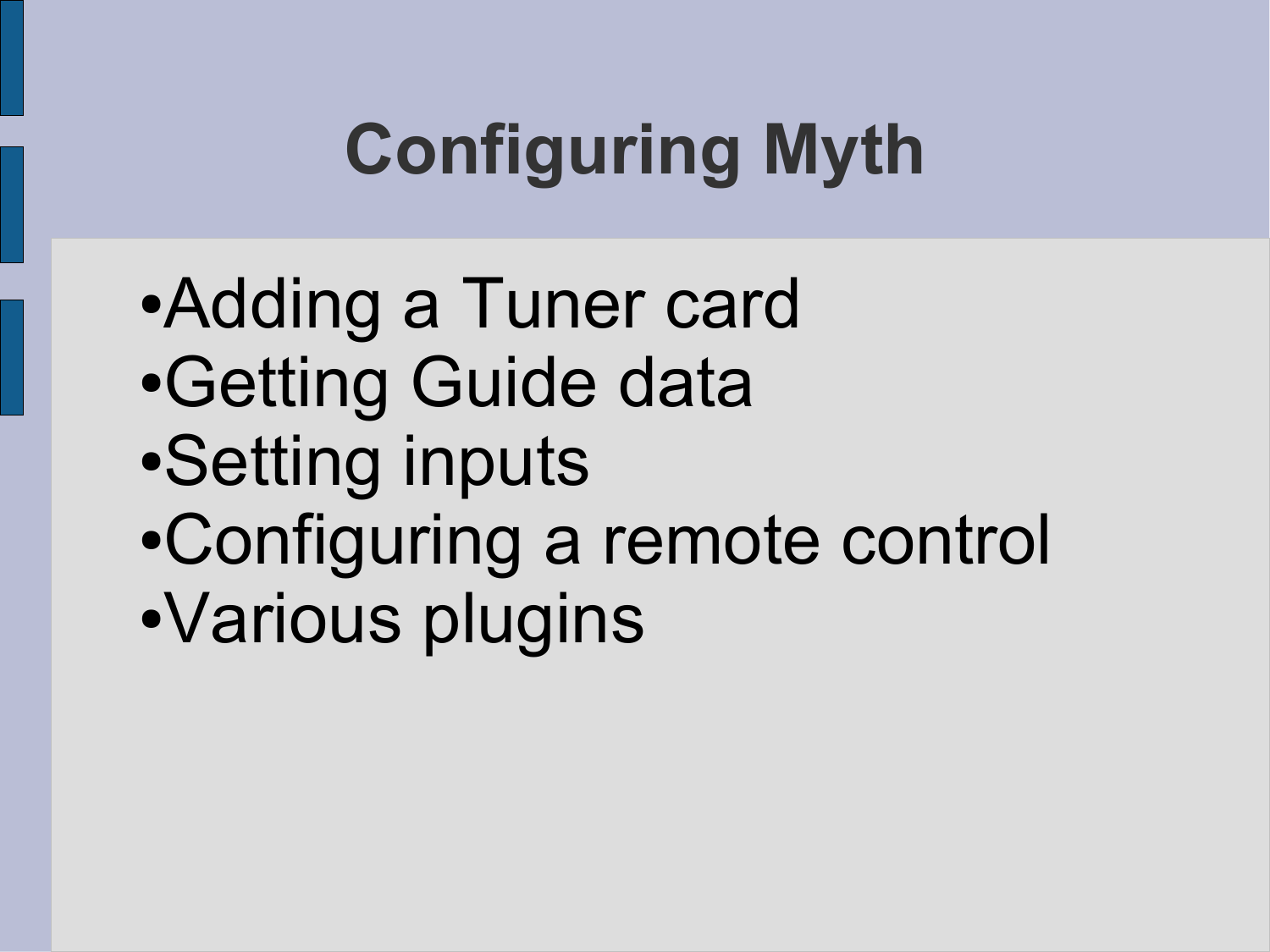#### **Adding a tuner card**

- •Run mythtv-setup
- ●Go to General, select New Capture **Card**
- •Choose your card type
	- •PVR series will be MPEG2-Encoder
	- ●HVR will be DVB-DTV
	- •Default Input will be the...default input.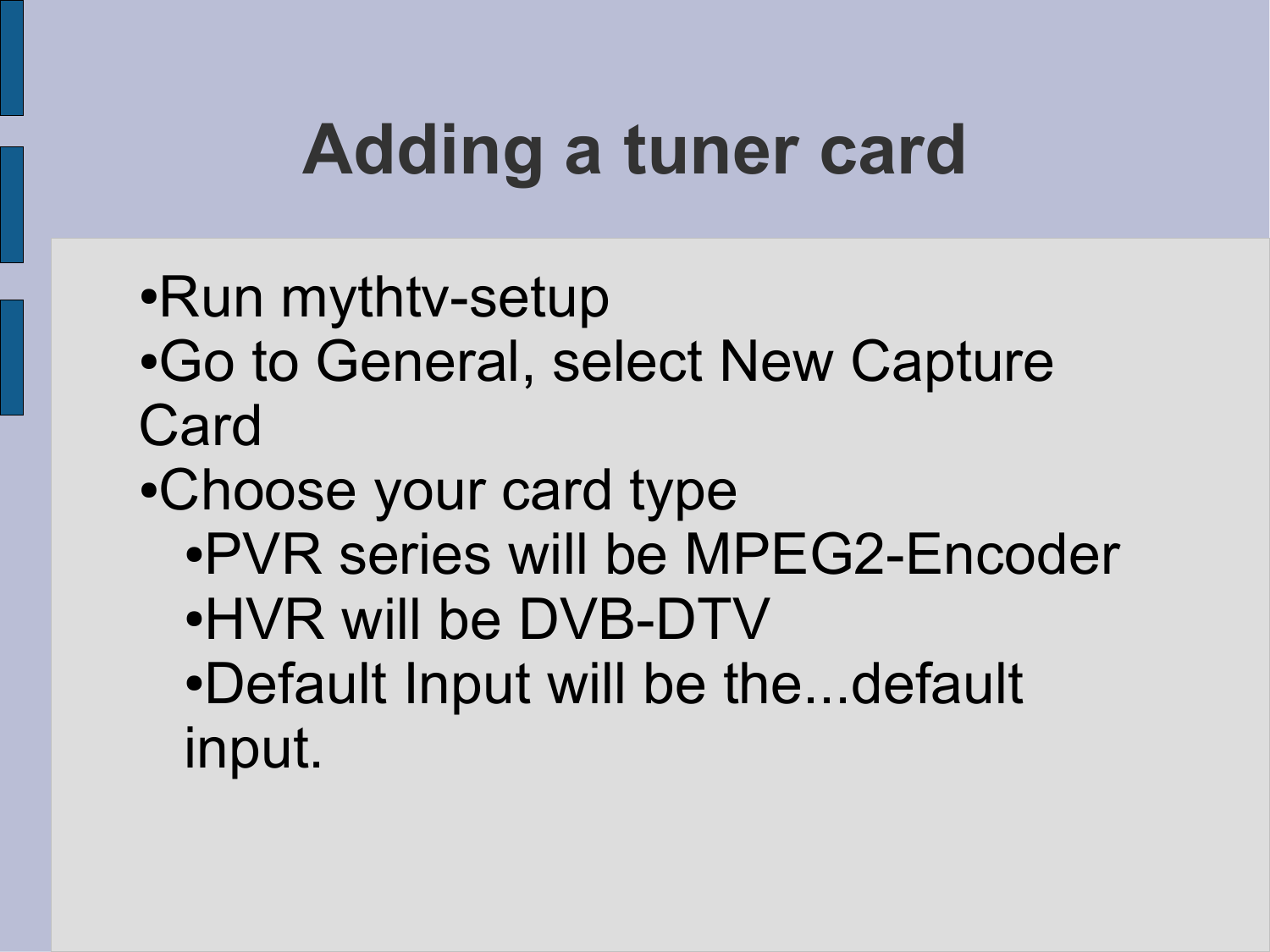# **Getting Guide Data**

- •Select Video Sources
- •Select new video source
- •Go to [www.schedulesdirect.org](http://www.schedulesdirect.org/) and register for an account (\$20.00 a year, 7 day free trial)

•Enter your username and password into myth and click Retrieve Listings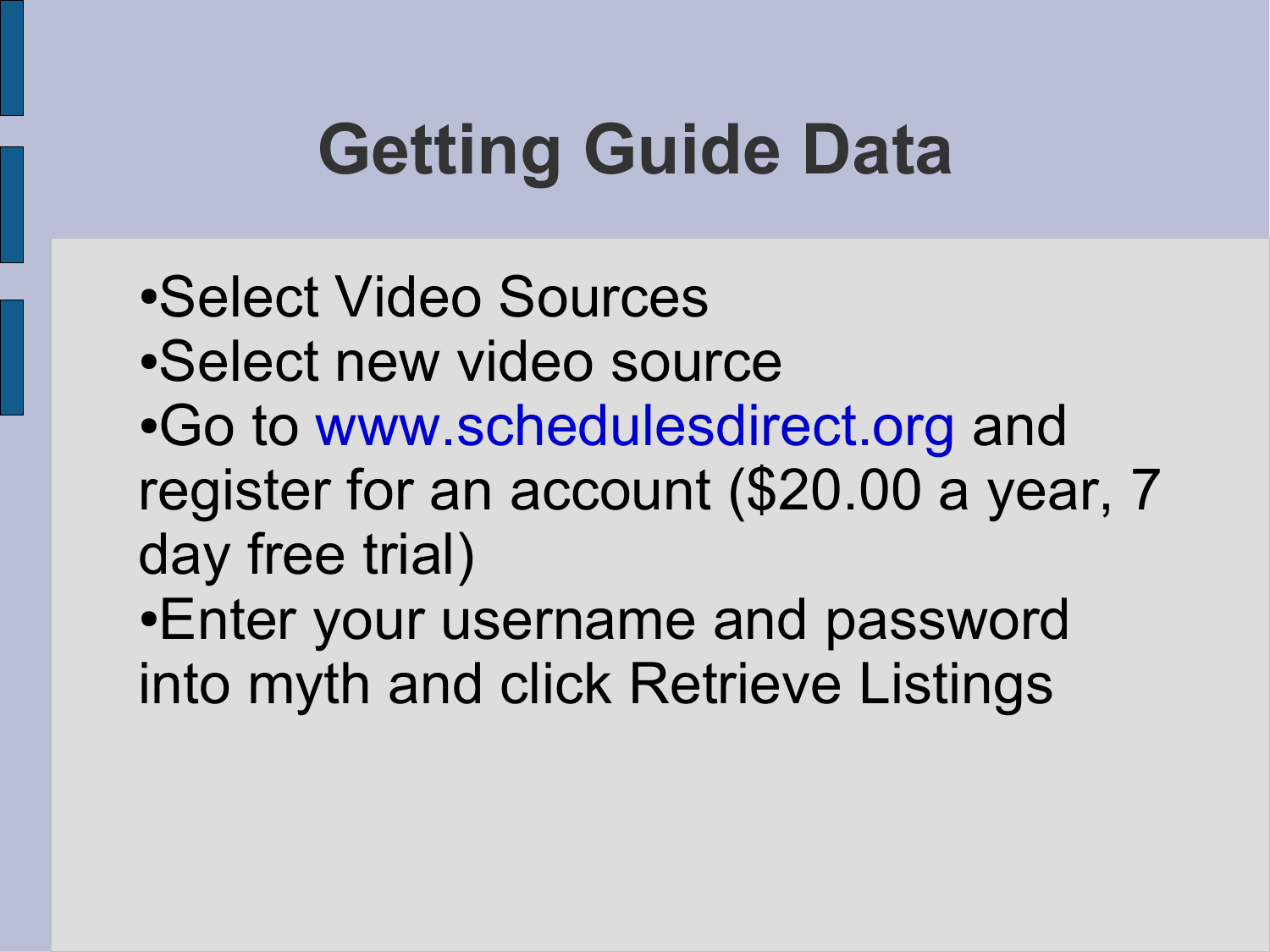# **Setting Inputs**

- Select Input Connections •Choose an input and select a scheduler to use with it
- •Schedules Direct supports HD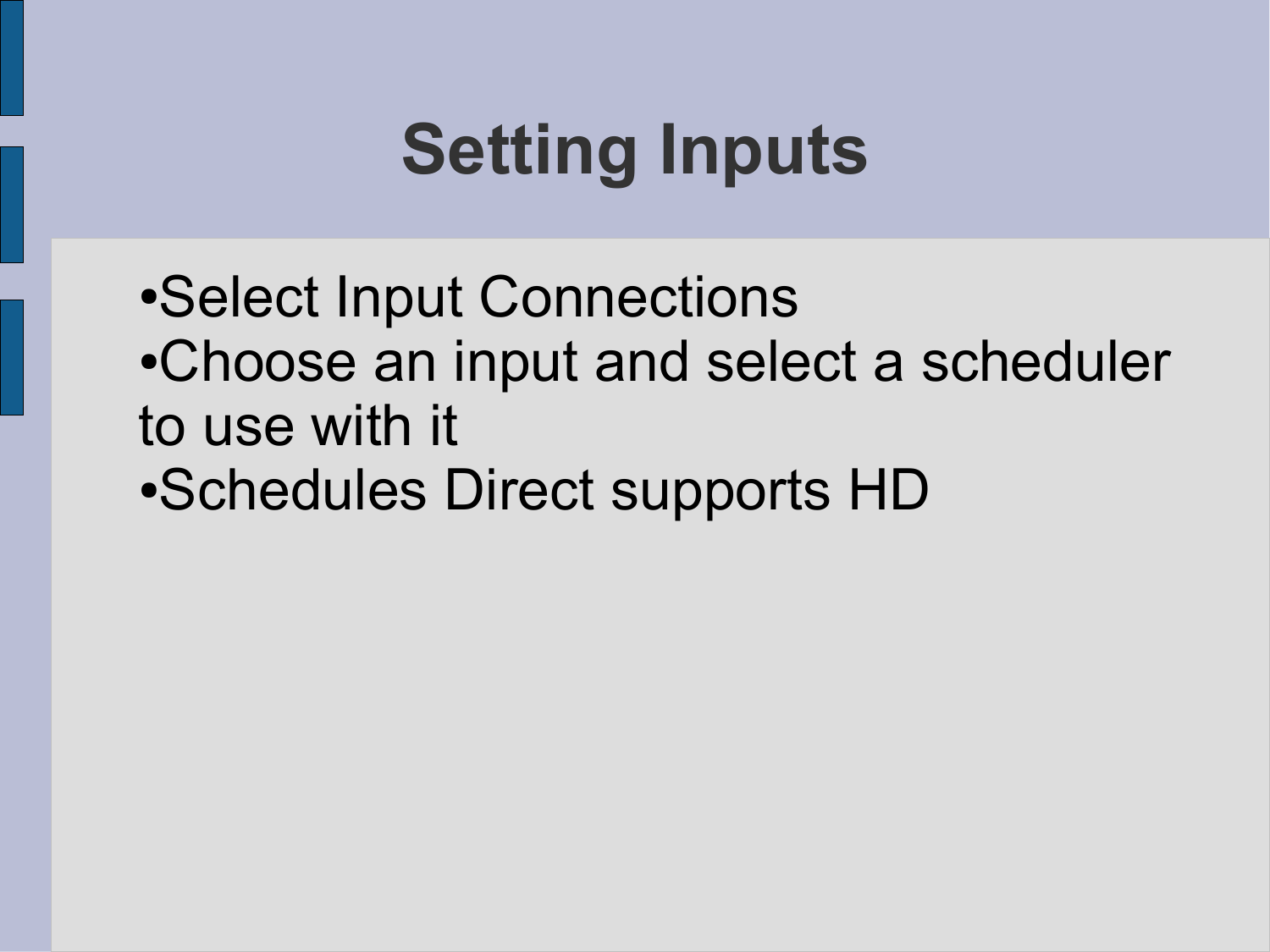# **Configuring a remote**

•Open MythBuntu Control Center ●Select Infrared Devices • Select your Remote of choice and IR Blaster if you need to control a cable box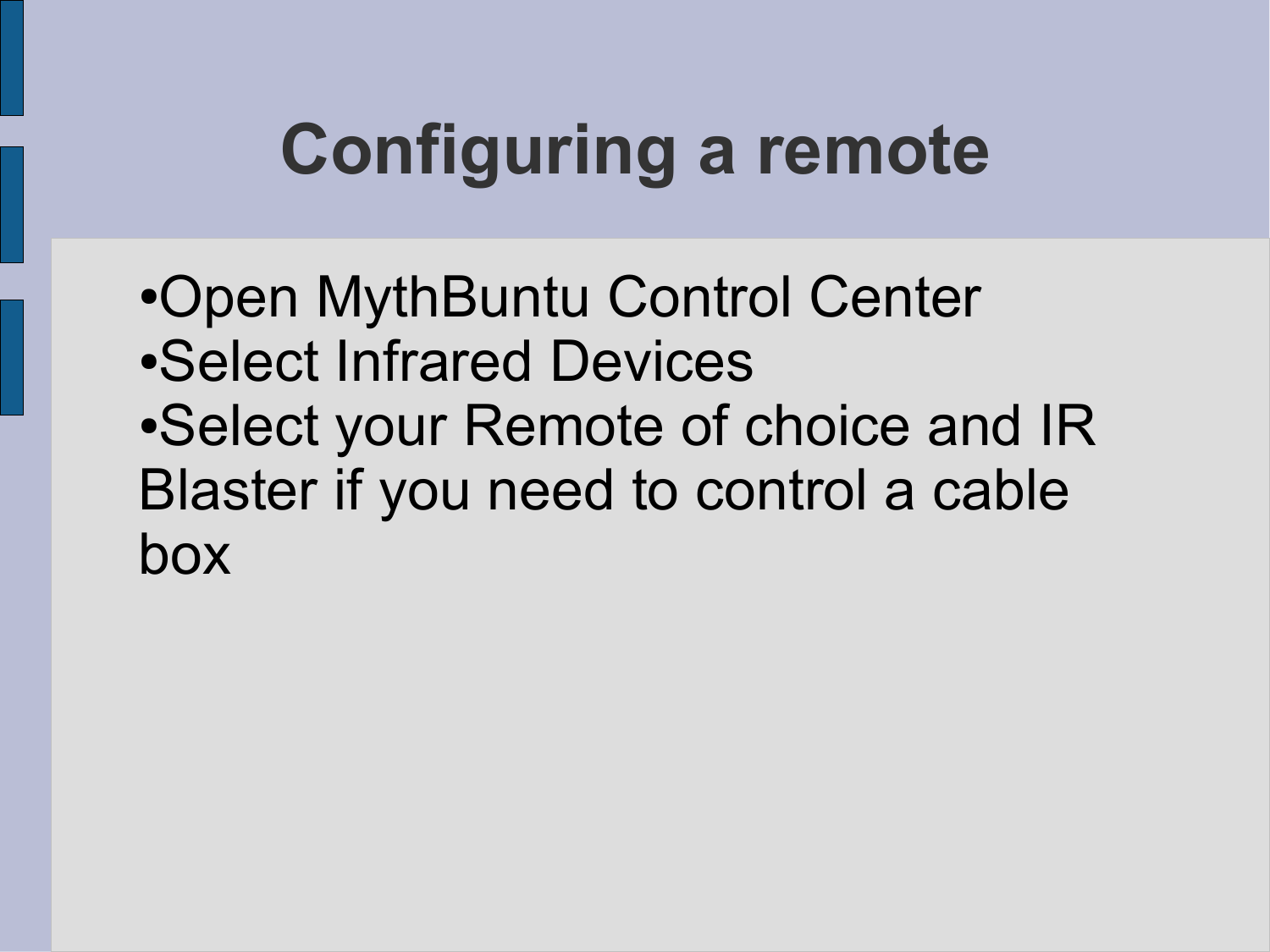## **Various Plugins**

#### Enabled via Myth Control Center

•Myth Archive Burn DVDs •Myth Browser Surf the web •Myth Control Telnet control •Myth Flix Netflix queue •Myth Gallery Photo show •Myth Movies Movie Times •Myth News View RSS •Myth Phone SIP video phone •Myth Weather Get the weather

●Myth Game Emulator Frontend •Myth Music Listen to MP3s •Myth Stream Stream internet content •Myth Video Watch Movies, avi, etc •Myth Web **Control and stream Myth via browser**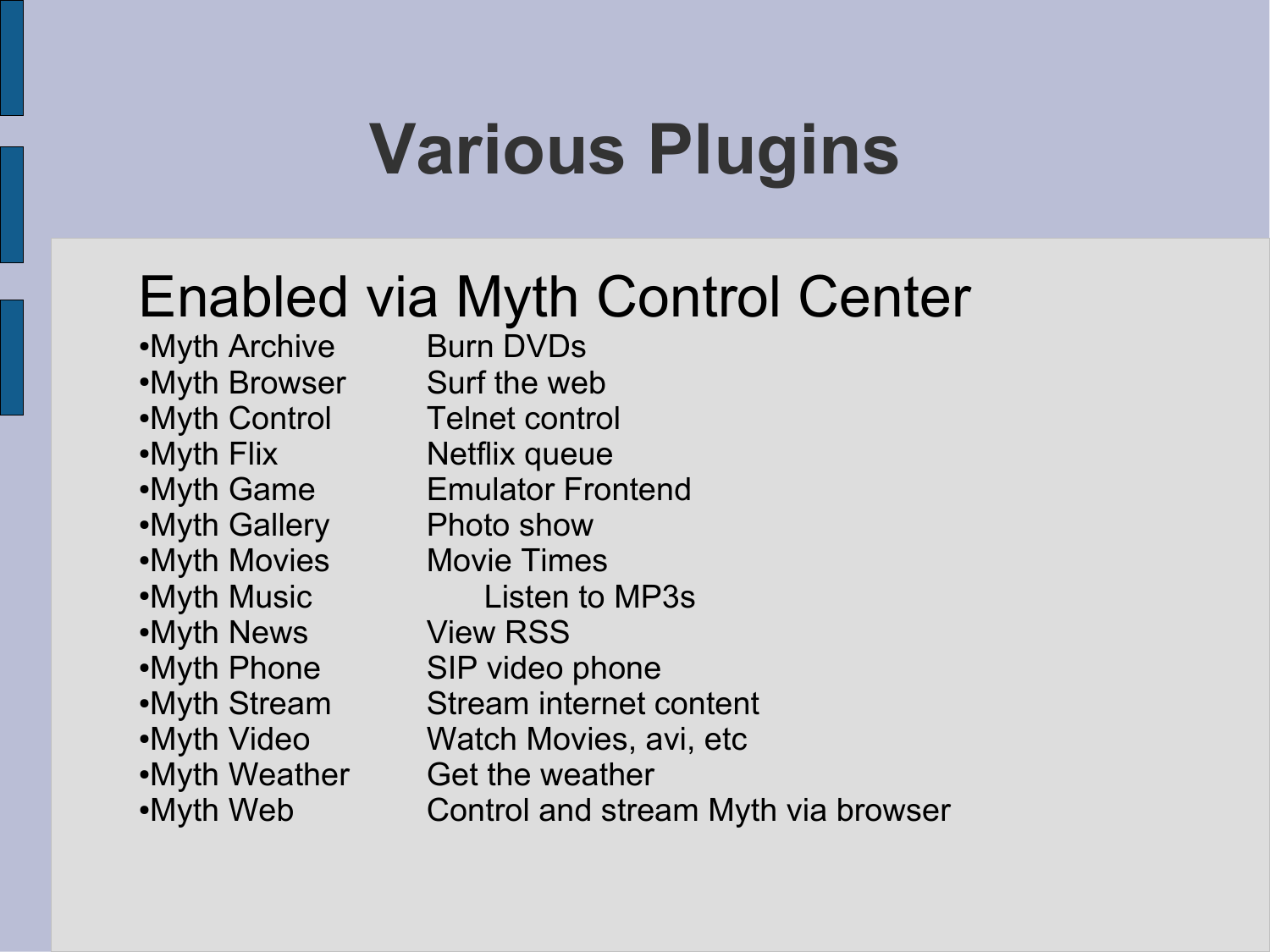# **Scheduling a recording**

- •Schedule Recordings
- ●Program Guide
- Select a recording and choose how/when to record it
- •Choose "Any Time on Any Channel" to catch up with a series
- •Choose This time on This channel to get the most recent in a series